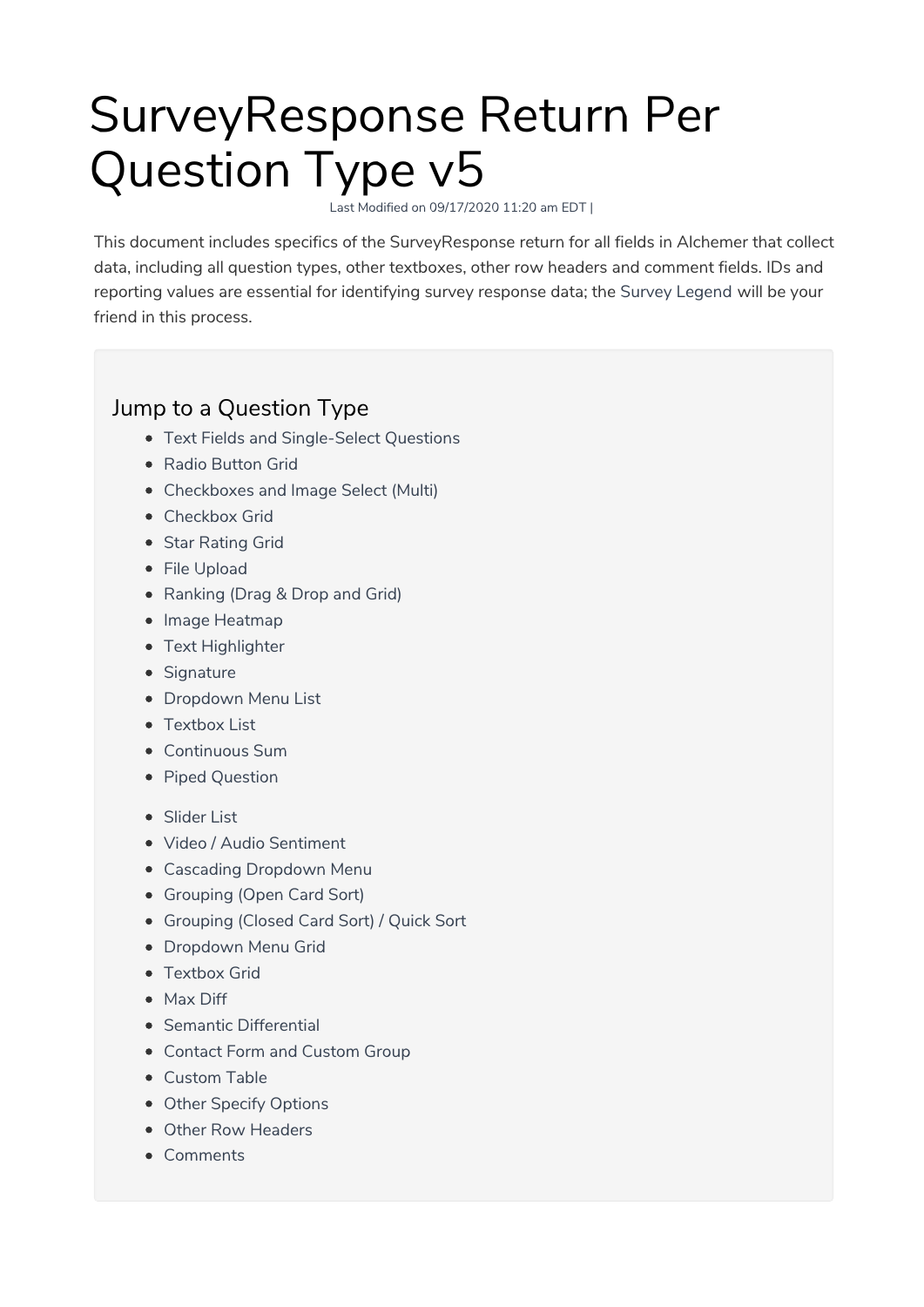#### Text Fields and Single-Select Questions

Text fields and single-select questions have the same return, which includes the question ID and the response. The response will be the reporting value, in the case of single-select questions, or the text that was entered by the respondent in the case of text fields.

Text fields and single-select questions include: Radio Buttons, Dropdown Menu, Textbox, Essay, Email, Date, Slider, Net Promoter Score®, Rating, Number, Percent, Image Select (select one). In addition, all of these question types, when part of a Custom Group or Contact Form, return in the same format; learn more.

json example:

```
"5": {
    "id": 5,
    "type": "RADIO",
    "question": "Radio Button Question Title",
    "section_id": 1,
    "answer": "Answer Option 1",
    "answer_id": 10001,
    "shown": true
   }
```
#### Radio Button Grid

The Radio Button Grid is a series of Radio Button questions where each row is a question. Each row has its own question ID and the response will be the reporting value of the grid column.

json example:

```
"7": {
   "id": 7,
   "type": "RADIO",
   "parent": 6,
   "question": "Row 1",
   "section_id": 1,
   "answer": "Column 1",
   "shown": true
  },
  "8": {
   "id": 8,
   "type": "RADIO",
   "parent": 6,
   "question": "Row 2",
   "section_id": 1,
   "answer": "Column 2",
   "shown": true
  }
```
#### Checkboxes and Image Select (multi select)

Multi-select questions, which includes Checkboxes and Image Select (multi select), will return multiple fields. Think of each answer option as a separate question where the answer can be selected or unselected. The return includes the question ID, the option SKU and the response. The response will be the reporting value.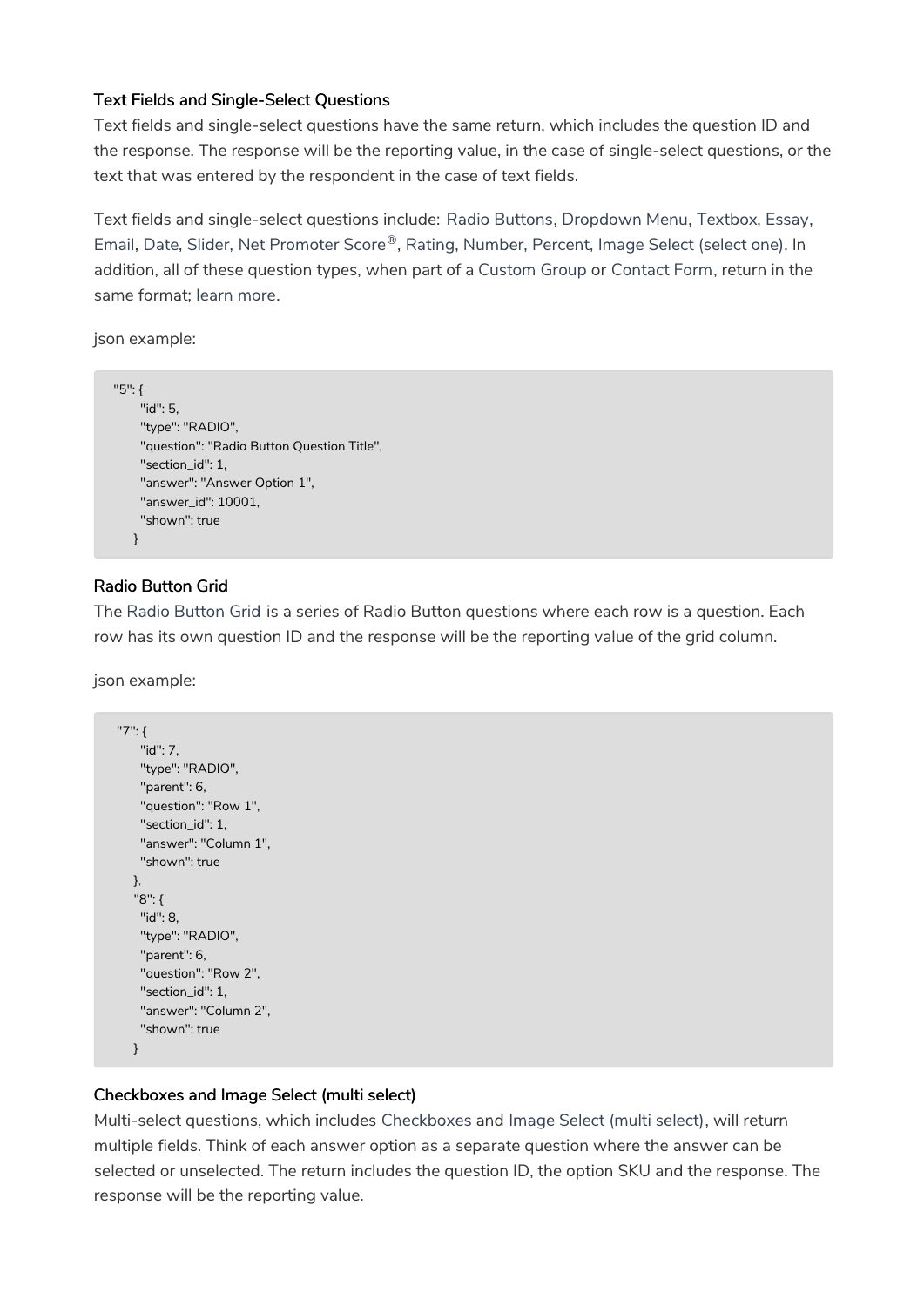If the option was not selected the [answer] field will not be shown for that option.

json example:

```
"10": {
   "id": 10,
   "type": "parent",
   "question": "Checkboxes Question Title",
   "section_id": 1,
   "options": {
    "10007": {
     "id": 10007,
     "option": "Answer Option 1",
     "answer": "Answer Option 1"
    }
   },
   "shown": true
  }
```
#### Checkbox Grid

The Checkbox Grid is a series of Checkbox questions where each row is a question. Because checkbox questions are multi-select questions each answer option is treated as a separate question where the answer can be selected or unselected. For this reason, the Checkbox Grid returns rows x columns elements that can be identified by the question ID (row) and the option SKU (column) combination. The response will be the reporting value.

For example, a Checkbox Grid with 2 rows and 2 columns will out put 4 fields.

If the option was not selected the response will be empty.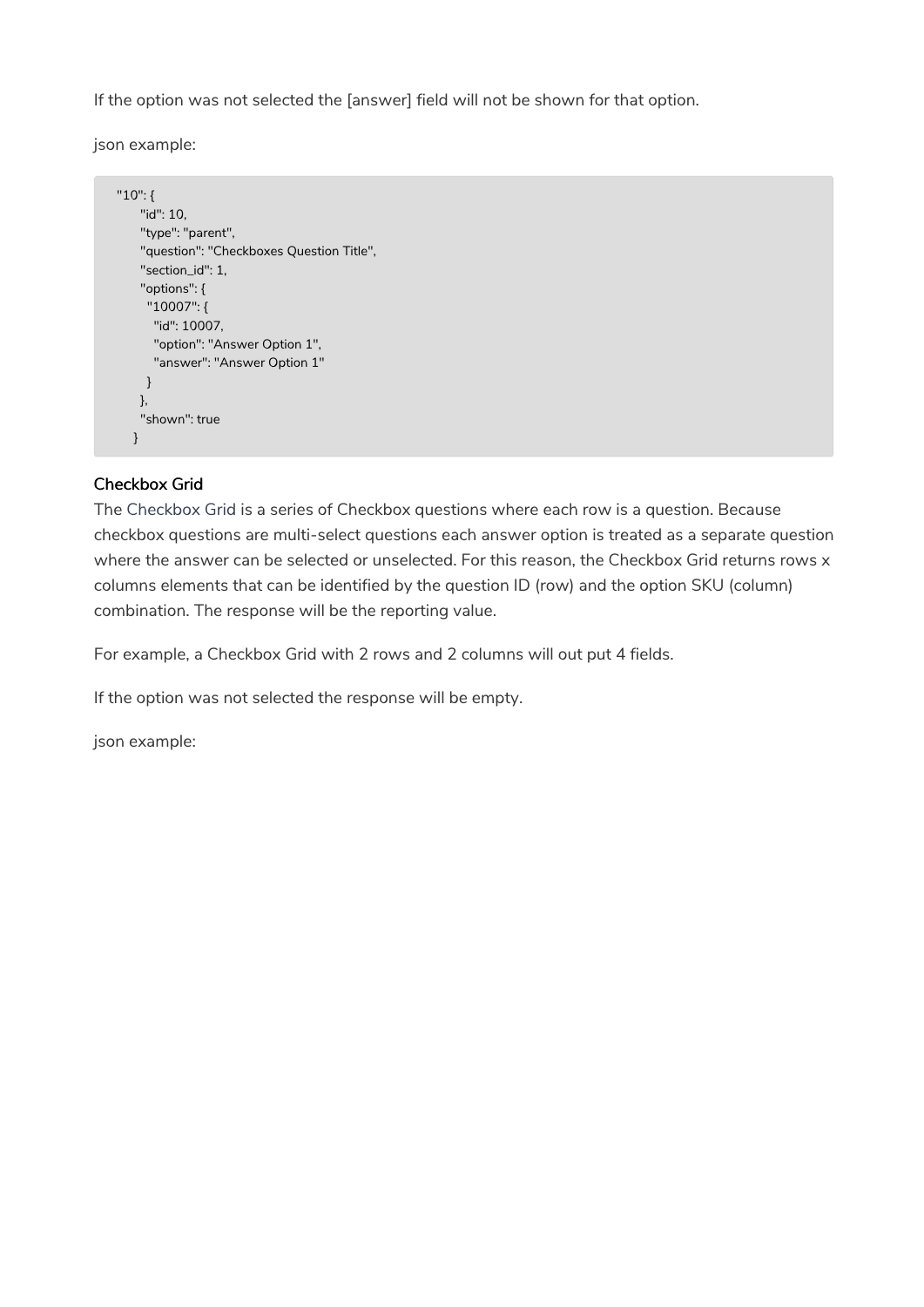```
"30": {
    "id": 30,
    "type": "parent",
    "question": "Checkbox Grid Question Title",
    "subquestions": {
     "31": {
      "10062": {
       "id": 10062,
       "type": "CHECKBOX",
       "parent": 30,
       "question": "Row 1 : Column 1",
       "answer": "Column 1",
       "shown": true
      },
      "10063": {
       "id": 10063,
       "type": "CHECKBOX",
       "parent": 30,
       "question": "Row 1 : Column 2",
       "answer": null,
       "shown": true
      }
     },
     "32": {
      "10062": {
       "id": 10062,
       "type": "CHECKBOX",
       "parent": 30,
       "question": "Row 2 : Column 1",
       "answer": null,
       "shown": true
      },
      "10063": {
       "id": 10063,
       "type": "CHECKBOX",
       "parent": 30,
       "question": "Row 2 : Column 2",
       "answer": "Column 2",
       "shown": true
      }
     }
    },
    "section_id": 3,
    "shown": true
   }
```
# Star Rating Grid

The Star Rating Grid returns rows x columns elements that can be identified by the question ID (row) and the option SKU (column) combination. The response will be the count of stars selected.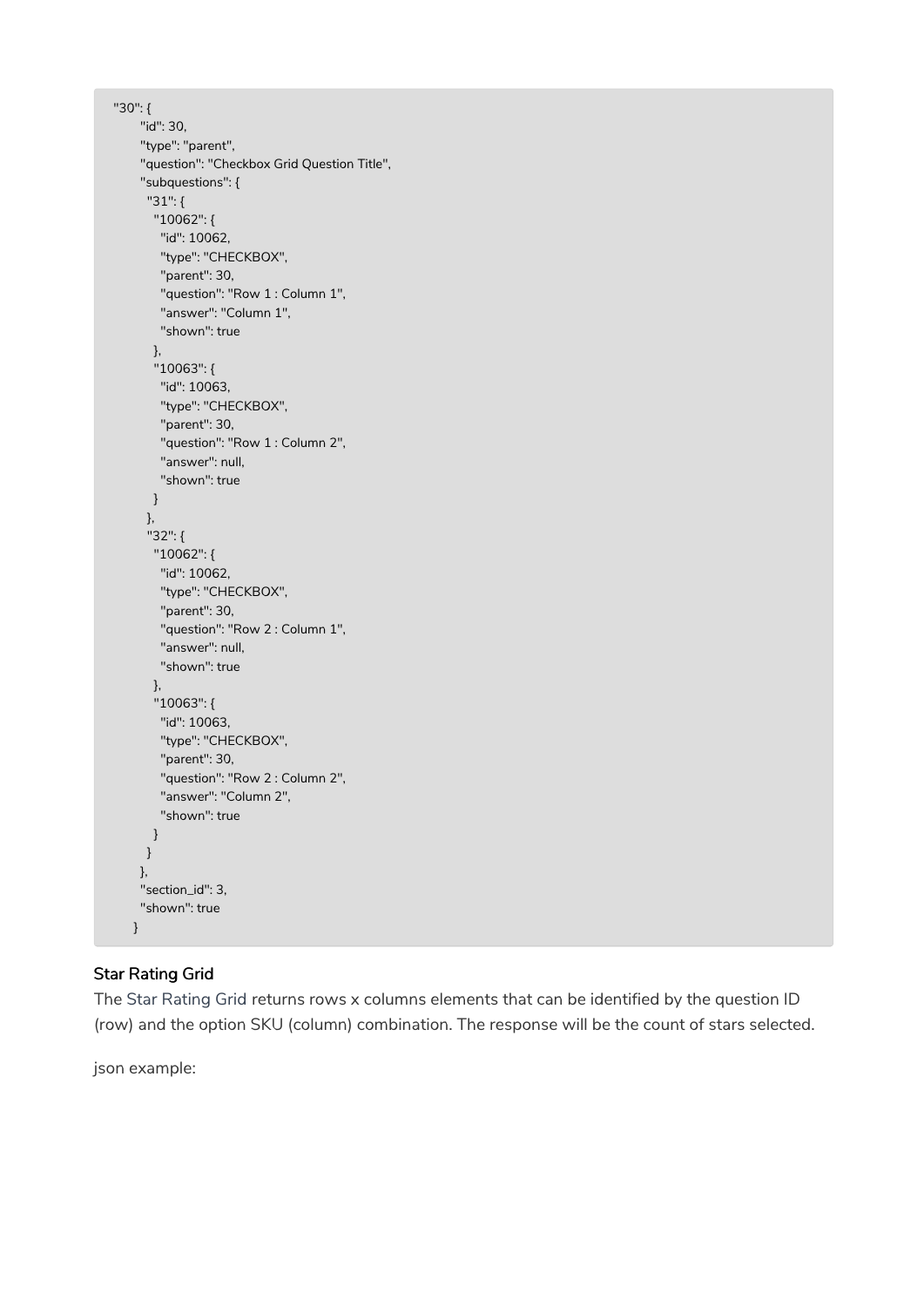```
"16": {
    "id": 16,
    "type": "parent",
    "question": "Star Rating Grid Question Title",
    "subquestions": {
     "17": {
      "10019": {
       "id": 10019,
       "type": "MULTI_TEXTBOX",
       "parent": 16,
       "question": "Row 1 : Column 1",
       "answer": "2",
       "shown": true
      },
      "10020": {
       "id": 10020,
       "type": "MULTI_TEXTBOX",
       "parent": 16,
       "question": "Row 1 : Column 2",
       "answer": "3",
       "shown": true
      }
     },
     "18": {
      "10019": {
       "id": 10019,
       "type": "MULTI_TEXTBOX",
       "parent": 16,
       "question": "Row 2 : Column 1",
       "answer": "4",
       "shown": true
      },
      "10020": {
       "id": 10020,
       "type": "MULTI_TEXTBOX",
       "parent": 16,
       "question": "Row 2 : Column 2",
       "answer": "1",
       "shown": true
      }
     }
    },
    "section_id": 3,
    "shown": true
  }
```
# File Upload

The File Upload question returns an array per file.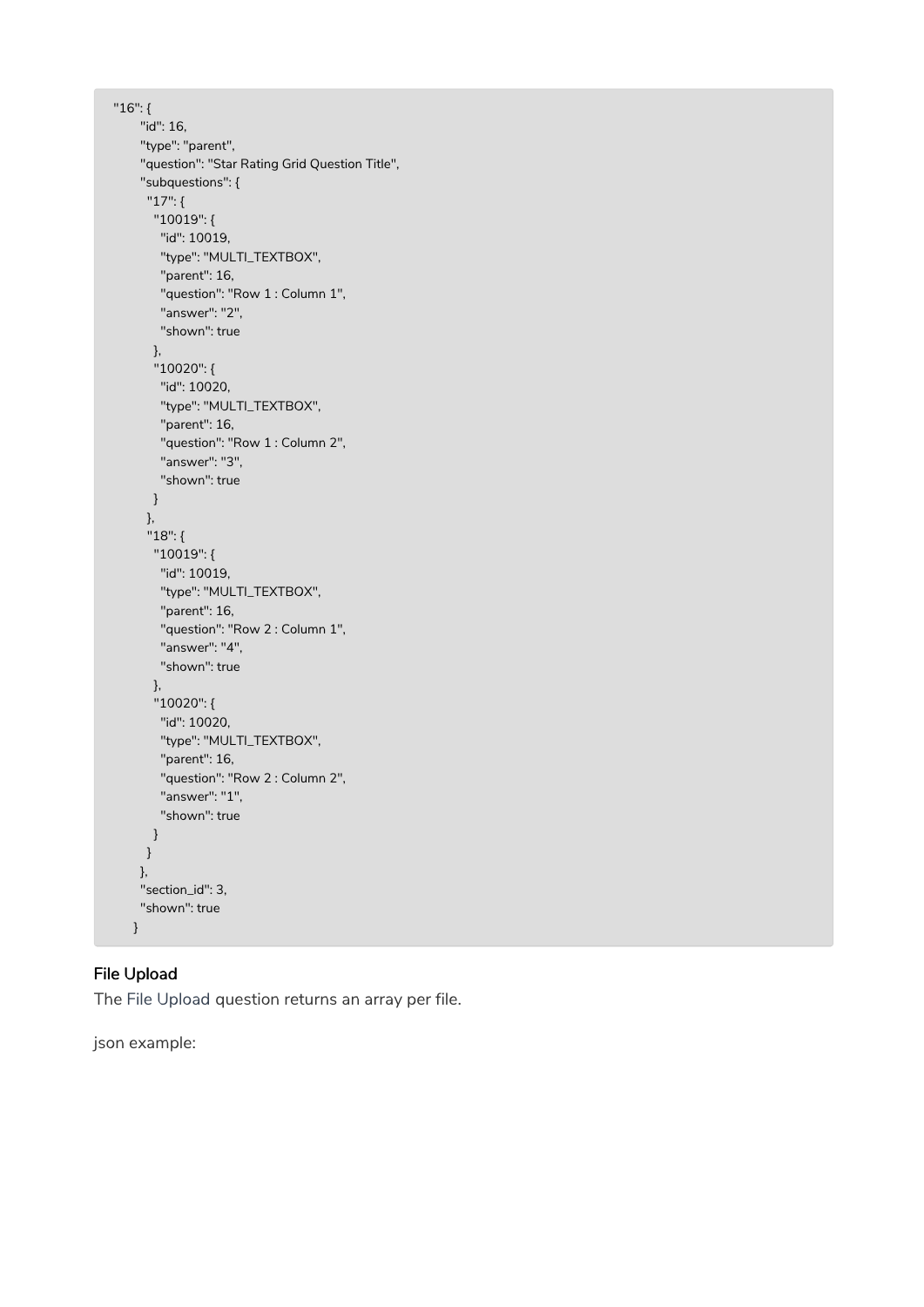```
"20": {
    "id": 20,
    "type": "FILE",
    "question": "File Upload Question Title",
    "section_id": 3,
    "answer": "133-5960e881127b5f4fff11e4c8b481229d_file.jpeg",
    "answer_id": 0,
    "shown": true
   }
```
You can construct the link to the file with this information. All file upload links are a specific file page with this base file path:

http://surveygizmoresponseuploads.s3.amazonaws.com/fileuploads/

In addition to the base, you'll need to add the following:

- Your account ID
- Survey ID
- Name of the file

The complete link contains these elements:

/[account id]/[survey id ]/[filename]

#### Drag & Drop Ranking and Ranking Grid

Ranking questions, both the Drag & Drop Ranking and the Ranking Grid, will return an element per row with the question ID, the option SKU, and the response. The response is the numeric rating selected for that option.

```
"21": {
    "id": 21,
    "type": "RANK",
    "question": "Drag & Drop Ranking Question Title",
    "section_id": 3,
    "answer": {
     "10036": {
      "id": 10036,
      "option": "Answer Option 1",
      "rank": "2"
     },
     "10037": {
      "id": 10037,
      "option": "Answer Option 2",
      "rank": "1"
     }
    },
    "shown": true
   }
```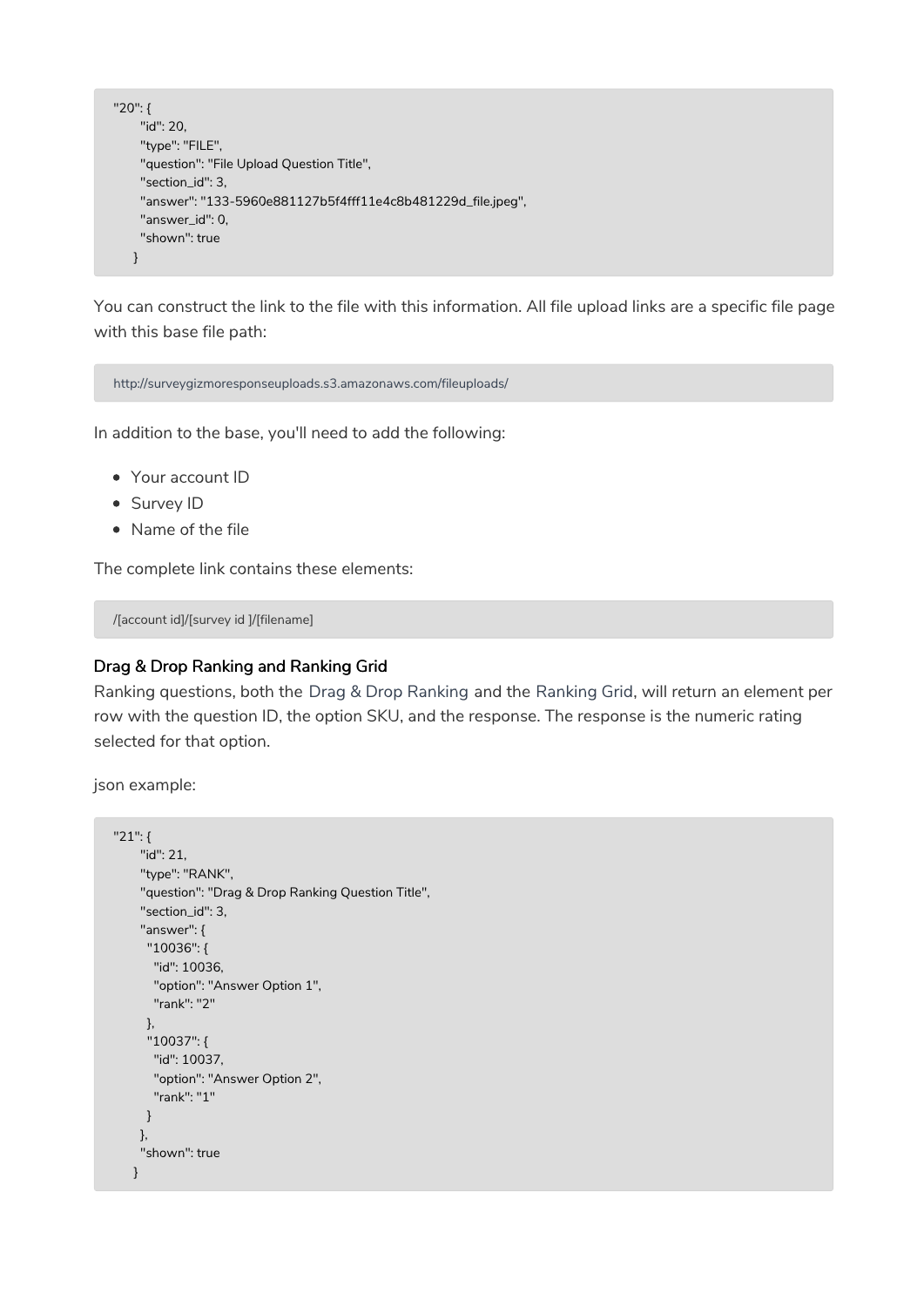#### Image Heatmap

The Image Heatmap returns an array of values that include grid coordinates for each click as well as the answer option associated with the click.

json example:

```
"28": {
    "id": 28,
    "type": "HEATMAP",
    "question": "Image Heatmap Question Title",
    "section_id": 3,
    "answer": {
    "response": {
      "dots": [
       {
        "x": 309,
        "y": 514,
        "xPercent": "32.56",
        "yPercent": "93.12",
        "gridX": 32,
        "gridY": 93,
        "answer": "10058",
        "color": "#94c826",
        "comment": "",
        "id": "a0141af6-858b-59cd-e964-c8c5c2cc2352"
       },
       {
        "x": 635,
        "y": 515,
        "xPercent": "66.91",
        "yPercent": "93.30",
        "gridX": 66,
        "gridY": 93,
        "answer": "10059",
        "color": "#f06586",
        "comment": "",
        "id": "c8fc2d54-6381-5c1c-7d3b-c1a7d49ad660"
       }
      ],
      "imageW": 949,
      "imageH": 552
    }
    },
    "answer_id": 0,
    "shown": true
   }
```
# Text Highlighter

The Text Highlighter element returns each piece of highlighted text as well as the associated answer.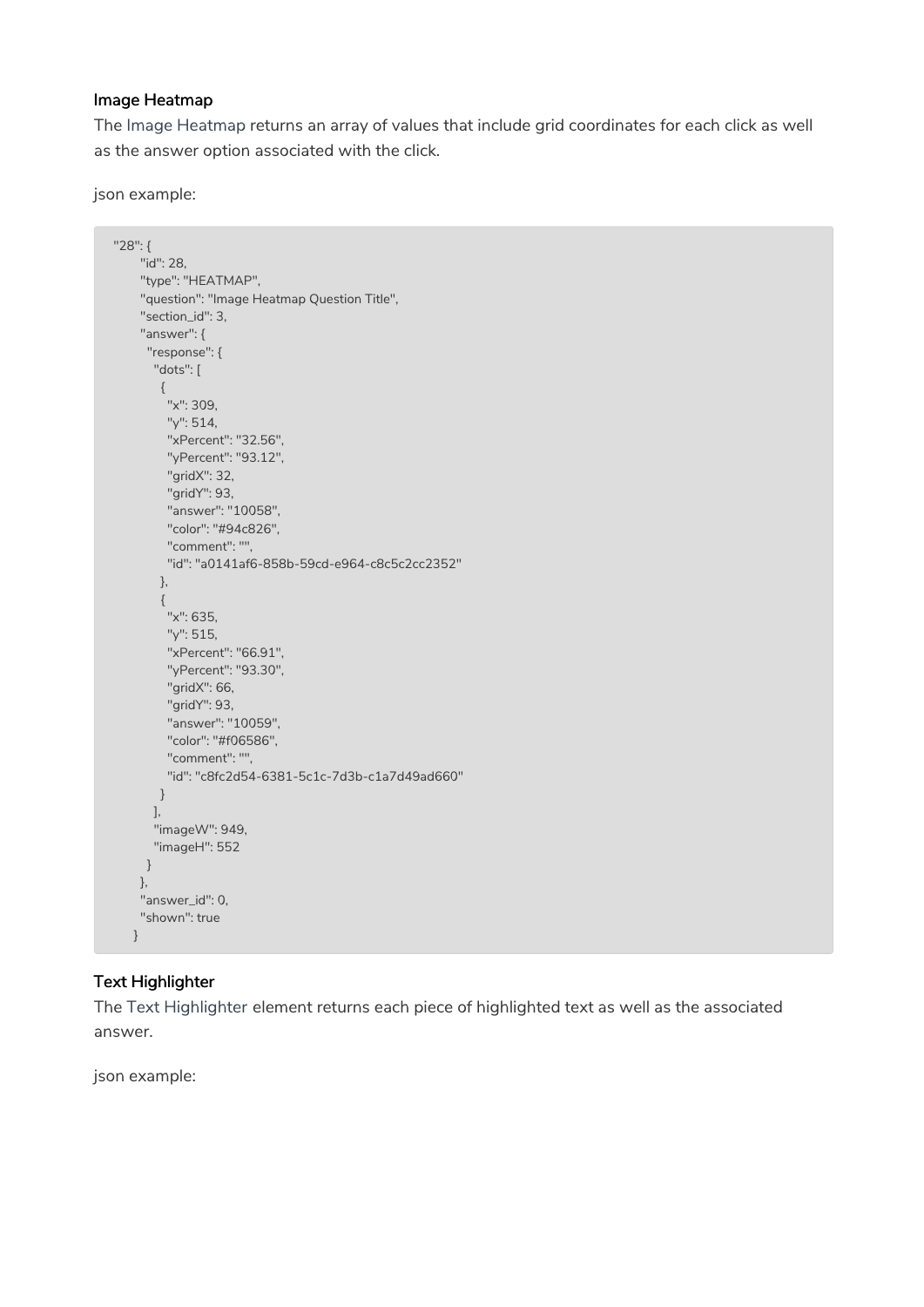```
"29": {
    "id": 29,
    "type": "parent",
    "question": "Text Highlighter Question Title",
    "section_id": 3,
    "options": {
     "10060": {
      "id": 10060,
      "option": "Like",
      "answer": "\"Survey platform\": "\CREATE DATA DRIVEN TEAM\": "
     },
     "10061": {
      "id": 10061,
      "option": "Dislike",
      "answer": "\"collection & reporting.\": "
     }
    },
    "shown": true
   }
```
#### **Signature**

The typed text from the Signature question is available via the API. The response will be the text that was entered by the respondent.

| Sign here: |                                     |
|------------|-------------------------------------|
|            | Clear                               |
|            |                                     |
|            | ohn Hancock                         |
|            |                                     |
|            |                                     |
|            | Sign name using mouse or touch pad  |
|            | Signature of<br><b>John Hancock</b> |

#### json example:

```
"33": {
    "id": 33,
    "type": "SIGNATURE",
    "question": "Signature Question Title",
    "section_id": 3,
    "answer": {
     "signature": "base-64 encoded image",
     "name": "John Hancock"
   },
    "answer_id": 0,
    "shown": true
   }
```
# Dropdown Menu List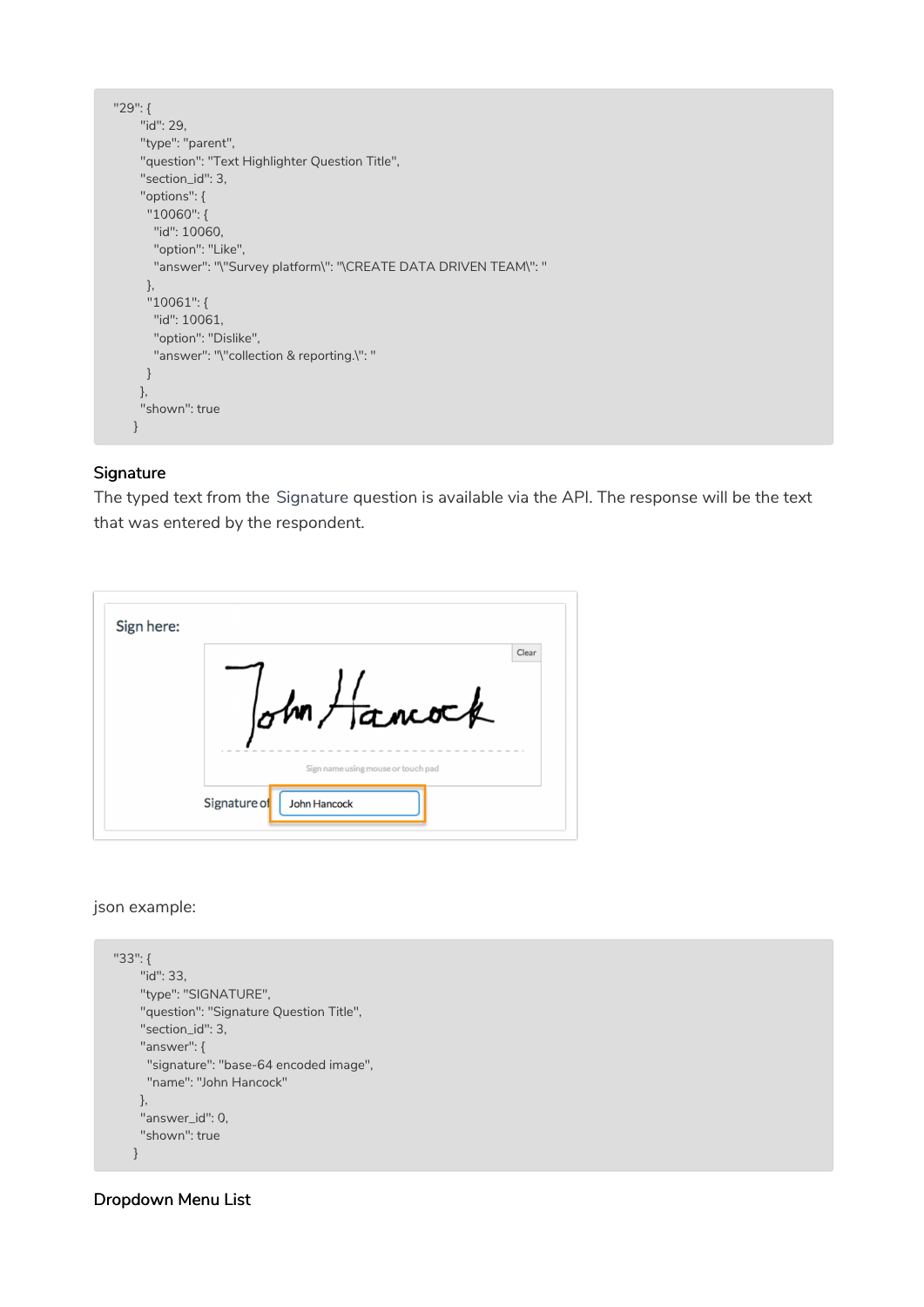The Dropdown Menu List is a series of Dropdown Menu questions where each row is a question. Each row has its own question ID and the response will be the reporting value of the option selected by the respondent.

json example:

```
"35": {
   "id": 35,
    "type": "MENU",
    "parent": 34,
    "question": "Row 1",
    "section_id": 3,
    "answer": "Answer Option 1",
    "shown": true
  },
   "36": {
   "id": 36,
    "type": "MENU",
    "parent": 34,
    "question": "Row 2",
    "section_id": 3,
    "answer": "Answer Option 2",
    "shown": true
   }
```
# Textbox List

Textbox List questions will return an element per row with the question ID, the option SKU, and the response. The response will be the text that was entered by the respondent.

json example:

```
"37": {
    "id": 37,
    "type": "parent",
    "question": "Textbox List Question Title",
    "section_id": 3,
    "options": {
     "10068": {
      "id": 10068,
      "option": "Row 1",
      "answer": "text list answer"
     }
    },
    "shown": true
   }
```
#### Continuous Sum

The Continuous Sum will return an element per row with the question ID, the option SKU, and the response. The response will be the value that was entered by the respondent.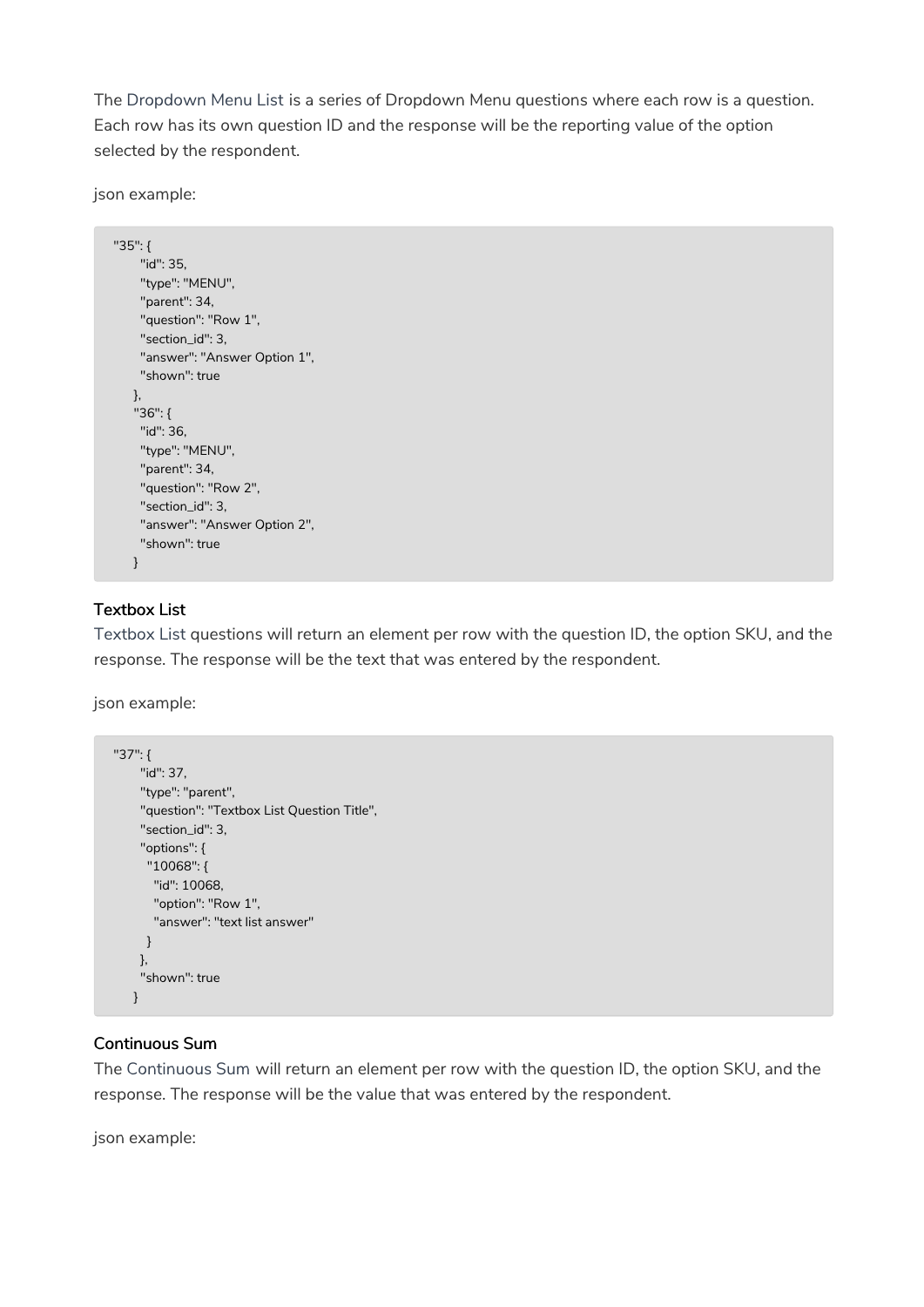```
"38": {
    "id": 38,
    "type": "parent",
    "question": "Continuous Sum Question Title",
    "section_id": 3,
    "options": {
     "10070": {
      "id": 10070,
      "option": "Row 1",
      "answer": "6"
     },
     "10071": {
      "id": 10071,
      "option": "Row 2",
      "answer": "7"
     }
    },
    "shown": true
   }
```
#### Slider List

The Slider List is a series of Slider questions where each row is a question. The return will include the question ID, the option SKU for the row, and the response, which is the value selected by the respondent.

json example:

```
"40": {
    "id": 40,
    "type": "parent",
    "question": "Slider List Question Title",
    "section_id": 4,
    "options": {
     "10074": {
      "id": 10074,
      "option": "Row 1",
      "answer": "30"
     },
     "10075": {
     "id": 10075,
      "option": "Row 2",
      "answer": "63"
     }
    },
    "shown": true
   }
```
#### Video / Audio Sentiment

The Video Sentiment question will return an element that displays the time-stamped feedback for the video content.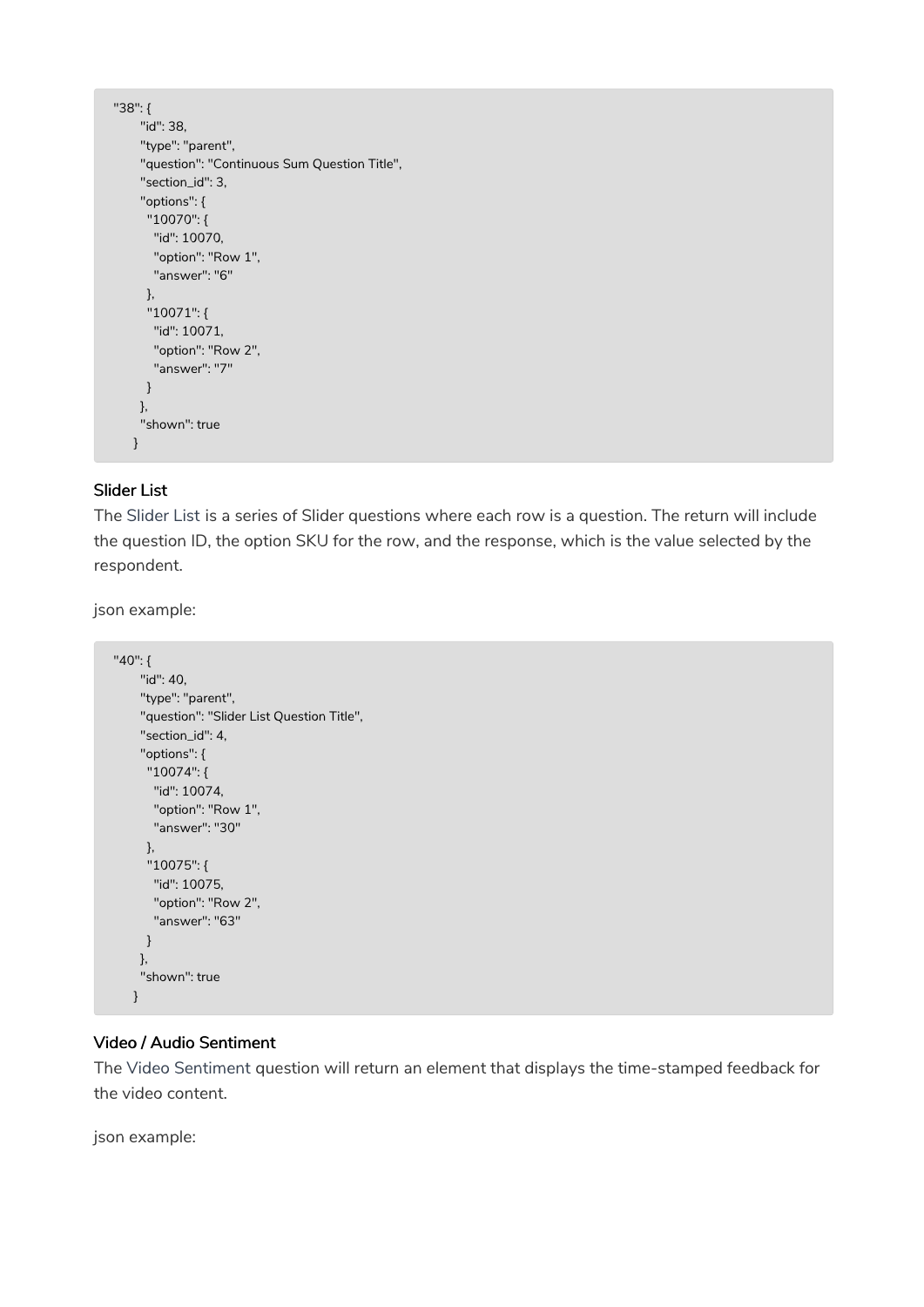```
"42": {
      "id": 42,
      "type": "parent",
       "question": "Video Sentiment Question Title",
       "section_id": 4,
       "options": {
        "10078": {
         "id": 10078,
         "option": "Perception",
         "answer": "{\"duration\":365,\"data\":{\"0\":0,\"1\":0,\"2\":-6,\"3\":-2,\"4\":-2,\"149\":-1,\"194\":-1,\"195\":1,\"196\":-5,\
  "269\":3,\"309\":10,\"356\":10,\"357\":10,\"358\":10,\"3 59\":10,\"360\":10,\"361\":10,\"362\":10,\"363\":10,\"364\":10,\"3
  65\":10,\"366\":10,\"367\":10}}"
        }
       },
       "shown": true
      }
                                                                                                                                  \mathbb{F}\blacktriangleleft
```
# Cascading Dropdown Menu

The Cascading Dropdown Menu will return an element per menu with the question ID, the option SKU, and the response. The response will be the option that was selected by the respondent.

json example:

```
"45": {
    "id": 45,
    "type": "parent",
    "question": "Cascading Dropdown Question Title",
    "section_id": 4,
    "options": {
     "10086": {
      "id": 10086,
      "option": "Make",
      "answer": "Ford"
     },
     "10087": {
      "id": 10087,
      "option": "Model",
      "answer": "Focus"
     },
     "10088": {
      "id": 10088,
      "option": "Year",
      "answer": "2003"
     }
    },
    "shown": true
   }
```
# Grouping (Open Card Sort)

The Grouping (Open Card Sort) returns an element that shows the card sort items (along with id's) and the buckets they were placed in (the answer field refers to the bucket label created by the respondent)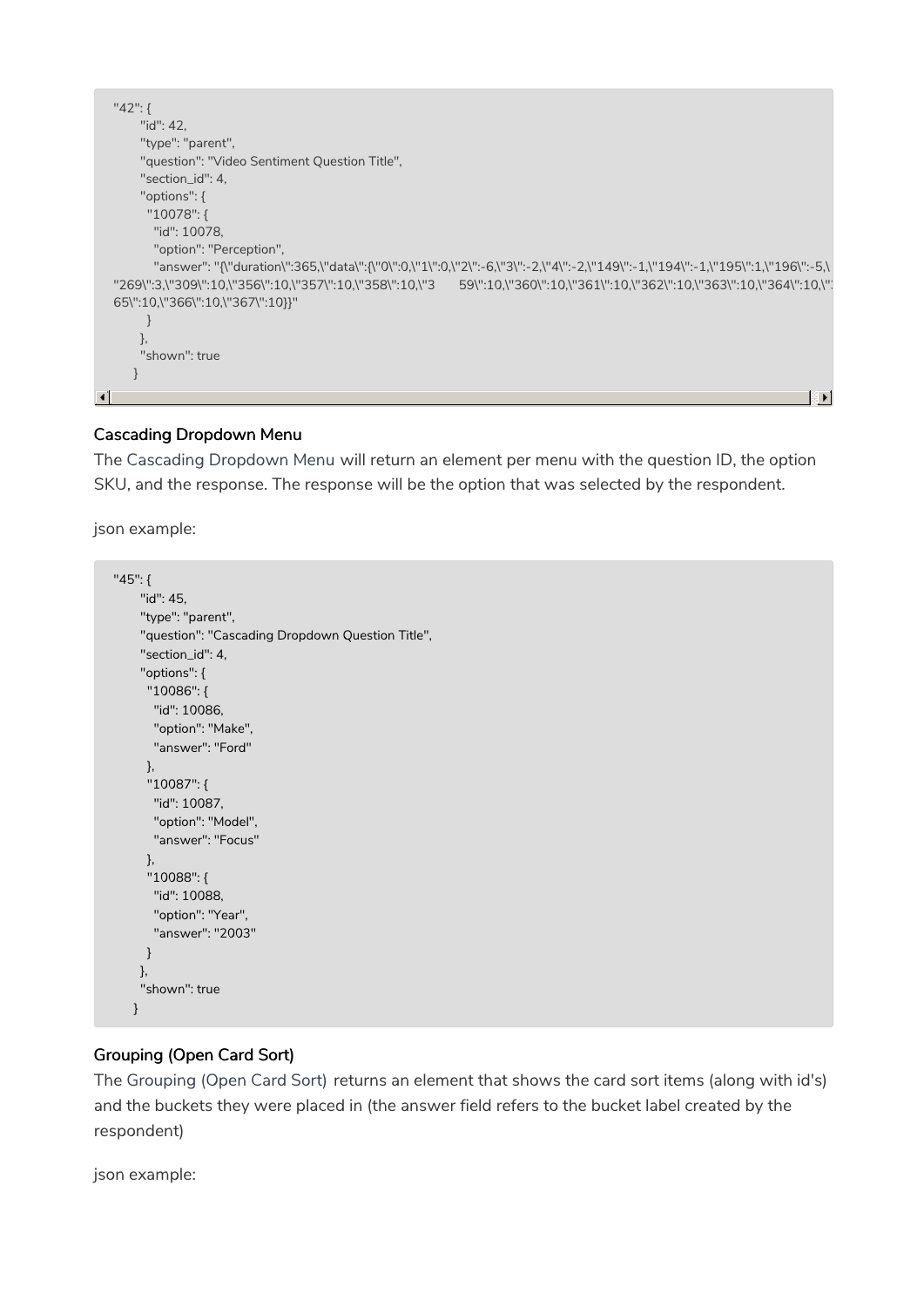```
"46": {
    "id": 46,
    "type": "parent",
    "question": "Grouping (Open Card Sort) Question Title",
    "section_id": 4,
    "options": {
     "10089": {
     "id": 10089,
      "option": "Item 1",
      "answer": "Category 1"
     },
     "10090": {
      "id": 10090,
      "option": "Item 2",
      "answer": "Category 2"
     }
    },
    "shown": true
   }
```
# Grouping (Closed Card Sort) / Quick Sort

The Grouping (Closed Card Sort) and Quick Sort questions return an element much like a radio button grid question. The answer field will refer to the bucket that the item was placed into.

json example:

```
"48": {
    "id": 48,
    "type": "RADIO",
    "parent": 47,
    "question": "Item 1",
    "section_id": 4,
    "answer": "Group 1",
    "shown": true
   },
   "49": {
    "id": 49,
    "type": "RADIO",
    "parent": 47,
    "question": "Item 2",
    "section_id": 4,
    "answer": "Group 2",
    "shown": true
   }
```
# Dropdown Menu Grid

The Dropdown Menu Grid returns rows x columns elements that can be identified by the question ID (row) and the option SKU (column) combination. The response will be the option the respondent selected.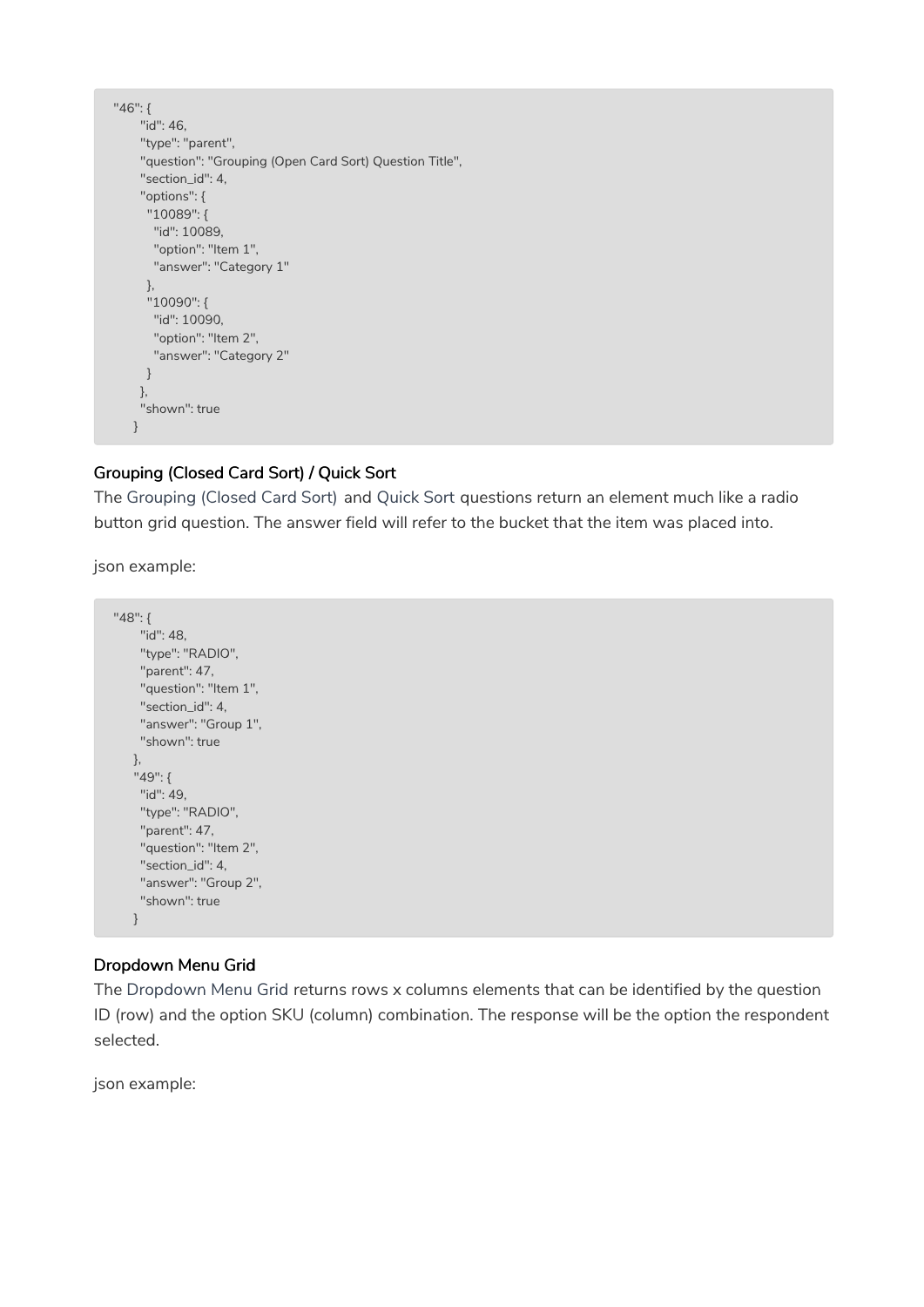```
"53": {
    "id": 53,
    "type": "parent",
    "question": "Dropdown Menu Grid",
    "subquestions": {
     "54": {
      "10095": {
       "id": 10095,
       "type": "MULTI_TEXTBOX",
       "parent": 53,
       "question": "Row 1 : Column 1",
       "answer": "Answer Option 1",
       "shown": true
      },
      "10096": {
       "id": 10096,
       "type": "MULTI_TEXTBOX",
       "parent": 53,
       "question": "Row 1 : Column 2",
       "answer": "Answer Option 2",
       "shown": true
      }
     },
     "55": {
      "10095": {
       "id": 10095,
       "type": "MULTI_TEXTBOX",
       "parent": 53,
       "question": "Row 2 : Column 1",
       "answer": "Answer Option 3",
       "shown": true
      },
      "10096": {
       "id": 10096,
       "type": "MULTI_TEXTBOX",
       "parent": 53,
       "question": "Row 2 : Column 2",
       "answer": "Answer Option 1",
       "shown": true
      }
     }
    },
    "section_id": 4,
    "shown": true
   }
```
# Textbox Grid

The Textbox Grid returns rows x columns elements that can be identified by the question ID (row) and the option SKU (column) combination. The response will be the text the respondent entered.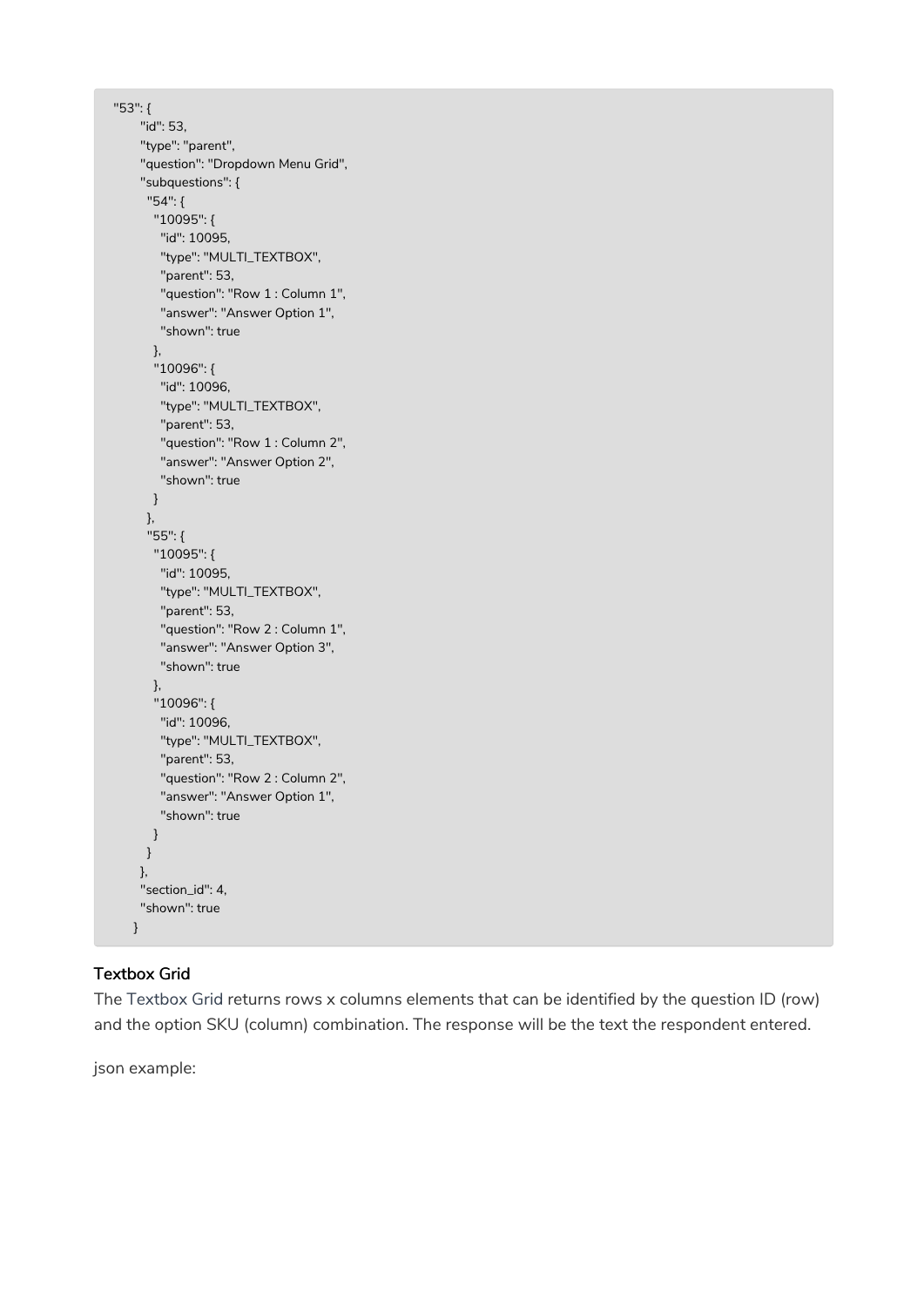```
"56": {
    "id": 56,
    "type": "parent",
    "question": "Textbox Grid Question Title",
    "subquestions": {
     "57": {
      "10097": {
       "id": 10097,
       "type": "MULTI_TEXTBOX",
       "parent": 56,
        "question": "Row 1 : Column 1",
        "answer": "text grid row 1/column1",
       "shown": true
      },
      "10098": {
       "id": 10098,
       "type": "MULTI_TEXTBOX",
        "parent": 56,
        "question": "Row 1 : Column 2",
        "answer": "text grid row 2/column 2",
        "shown": true
      }
     },
     "58": {
      "10097": {
       "id": 10097,
        "type": "MULTI_TEXTBOX",
       "parent": 56,
       "question": "Row 2 : Column 1",
       "answer": "text grid row 2/column 1",
       "shown": true
      },
      "10098": {
       "id": 10098,
        "type": "MULTI_TEXTBOX",
       "parent": 56,
       "question": "Row 2 : Column 2",
       "answer": "text grid row 2/column 2",
       "shown": true
      }
     }
    },
    "section_id": 4,
    "shown": true
   }
```
# Max Diff

In the SurveyResponse return for the Max Diff question type, the values assigned to each attribute based on how that individual respondent ranked the values are exported. They range from 0 to 100. These values are not used in computing the aggregate bayesian average and rank order you see in the Summary Reports. Think of these as a snapshot of the rank order for that response alone. To learn more about this check out our Max Diff Tutorial.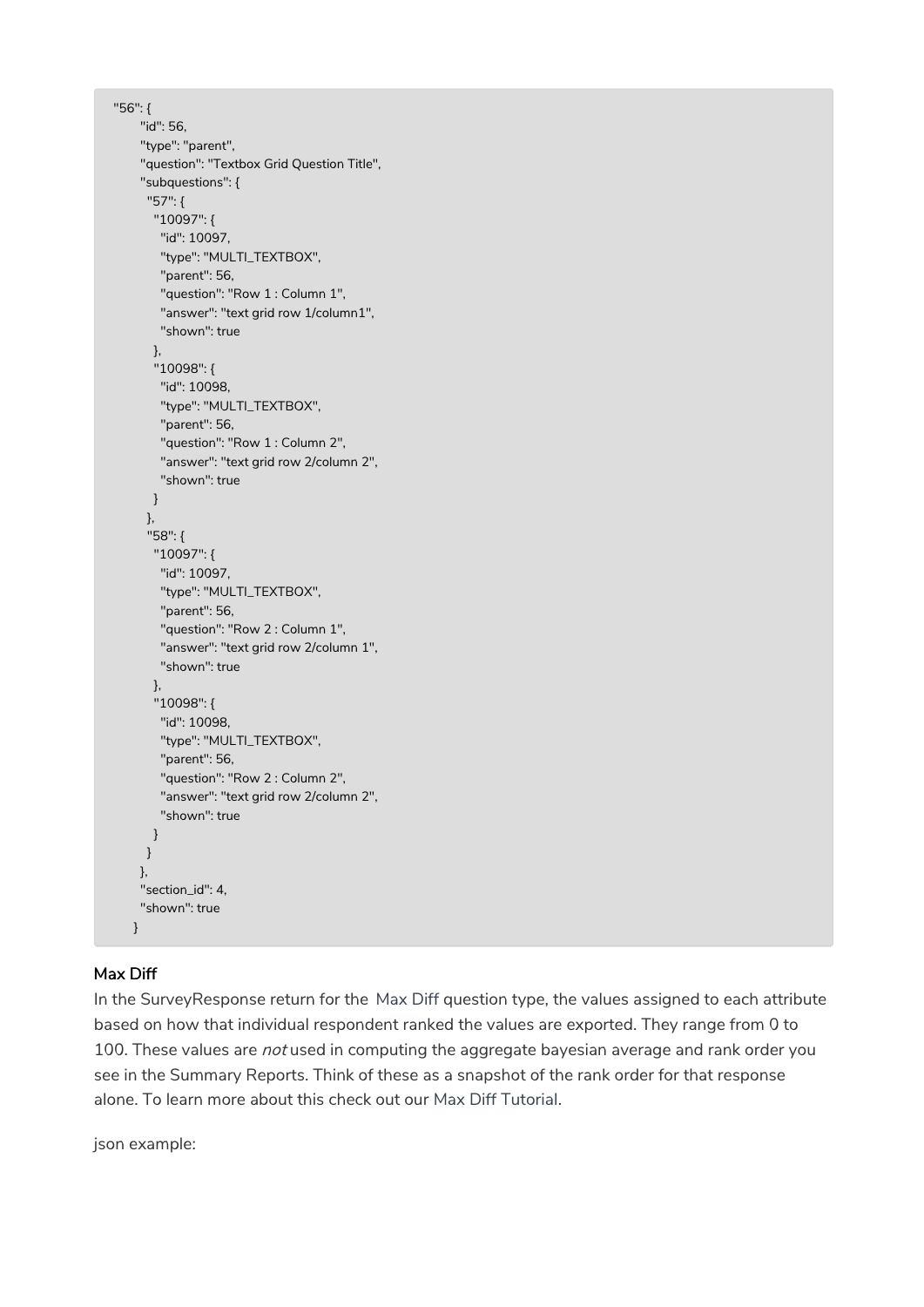```
"59": {
    "id": 59,
    "type": "parent",
    "question": "Max Diff Question Title",
    "section_id": 6,
    "options": {
     "10099": {
      "id": 10099,
      "option": "Answer Option 1",
      "answer": 33.3333
     },
     "10100": {
      "id": 10100,
      "option": "Answer Option 2",
      "answer": 66.6667
     }
    },
    "shown": true
   }
```
There is more detailed raw data that is reported in a [[variable(ID)]] field. This data is formatted as follows:

Shown Sku; Shown Sku; Shown Sku; Shown Sku: Best Selected Sku /Worst Selected Sku

# Semantic Differential

The Semantic Differential element returns an array for each row with an indication of which option was selected.

json example:

```
"61": {
    "id": 61,
    "type": "RADIO",
    "parent": 60,
    "question": "Left|Right",
    "section_id": 4,
    "answer": "Column 1",
    "shown": true
   },
   "62": {
    "id": 62,
    "type": "RADIO",
    "parent": 60,
    "question": "Left|Right",
    "section_id": 4,
    "answer": "Column 2",
    "shown": true
   }
```
#### Contact Form and Custom Group

All Contact Form and Custom Group subquestions, the fields that actually collect data, have their own IDs and return as they would if they were not part of a grouping.

#### Custom Table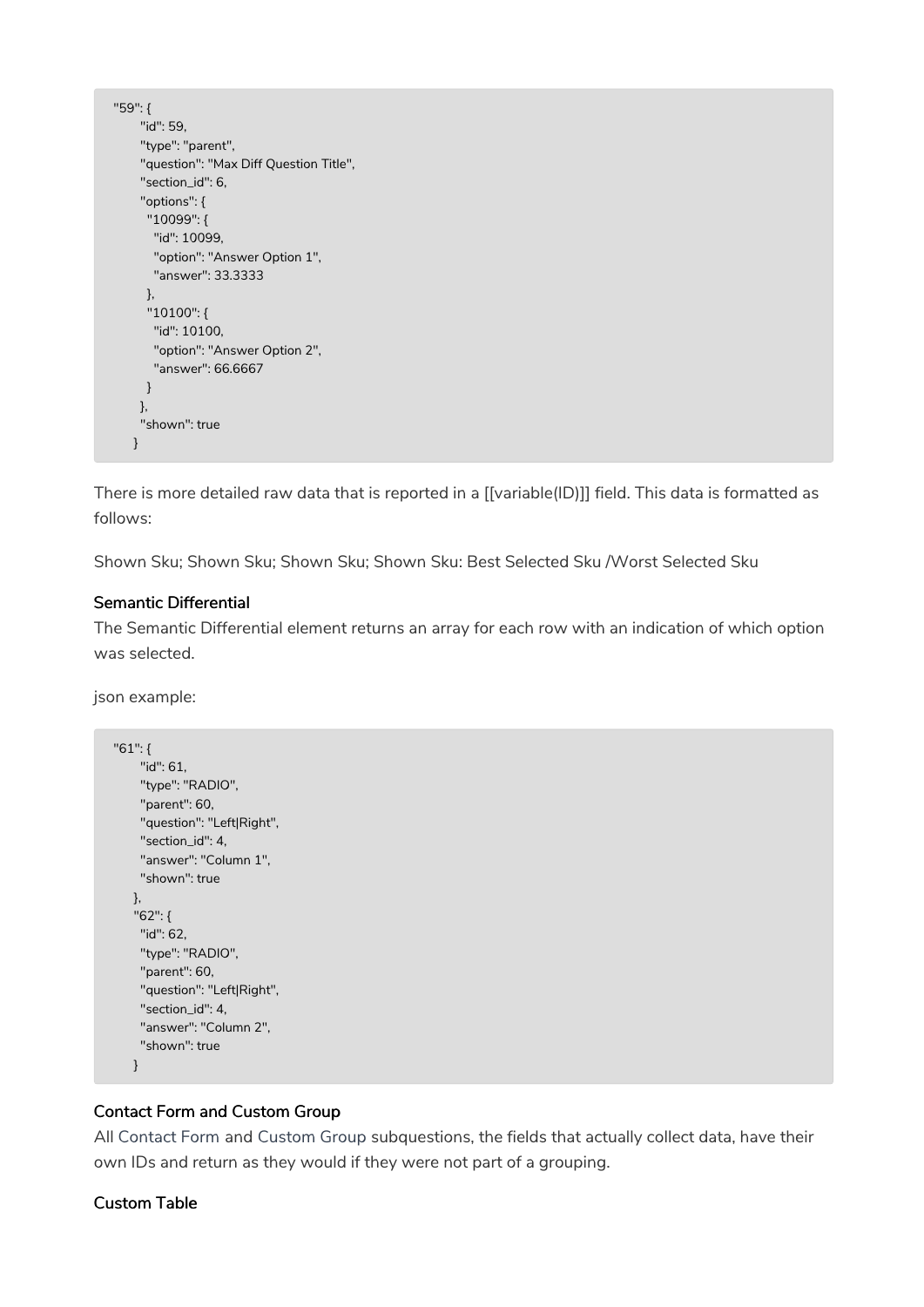Custom Table data is unique in many ways. First, unlike other grid questions, where the rows are the subquestions, in custom tables, the columns are the subquestions. Each column of a Custom Table has its own question ID. Custom Tables also make use of our piping functionality to create the fields in the cells of each row.

#### Custom Table Radio Buttons and Dropdown Menus

Custom Table Radio Button and Dropdown Menus will return a field per row. Each field returned will include the subquestion ID (column), the row it was piped for, and the response. The response is the Radio Button or Dropdown Menu option selected.

json example:

```
"83": {
    "id": 83,
    "type": "parent",
    "question": "Custom Table Question Title",
    "subquestions": {
     "10001": {
      "id": 10001,
      "type": "RADIO",
      "question": "Radio Button Column",
      "section_id": 4,
      "answer": "Option 1",
      "answer_id": 10113,
      "shown": true
     },
     "10002": {
      "id": 10002,
      "type": "RADIO",
      "question": "Radio Button Column",
      "section_id": 4,
      "answer": "Option 2",
      "answer_id": 10114,
      "shown": true
    },
    },
    "section_id": 4,
    "shown": true
  }
```
# Custom Table Checkboxes

Custom Table Checkbox questions return number of rows x number of option elements. Think of each answer option as a separate question where the answer can be selected or unselected. The return includes the question ID for the subquestion, the option SKU, the row header from the Custom Table, and the response. The response will be option selected.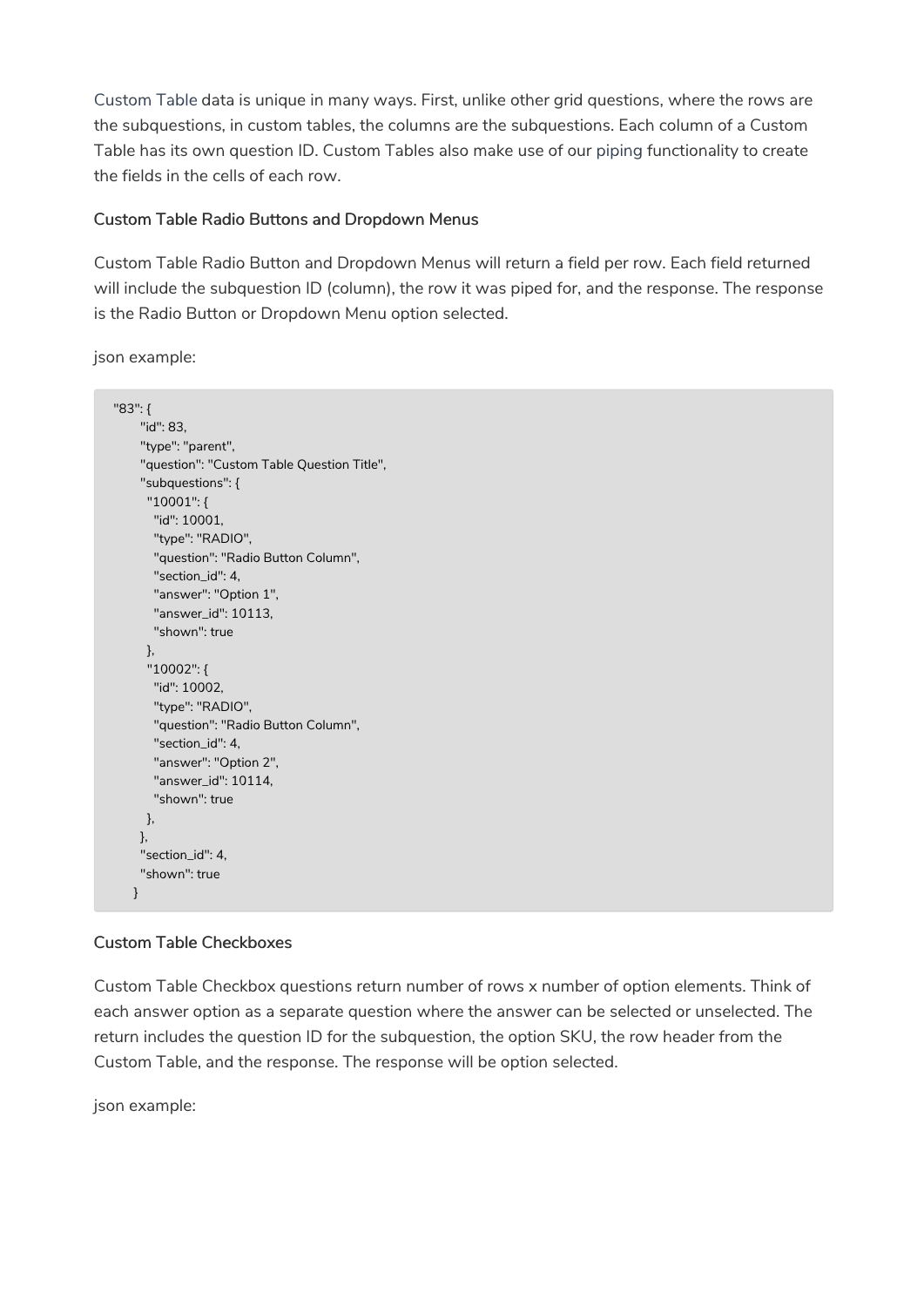```
"87": {
    "id": 83,
    "type": "parent",
    "question": "Custom Table Question Title",
    "subquestions": {
     "10005": {
      "id": 10005,
      "type": "parent",
      "question": "Checkboxes Column",
      "section_id": 4,
      "options": {
       "10119": {
        "id": 10119,
        "option": "Answer Option 1",
        "answer": "Answer Option 1"
       }
      },
      "shown": true
     },
     "10006": {
      "id": 10006,
      "type": "parent",
      "question": "Checkboxes Column",
      "section_id": 4,
      "options": {
       "10120": {
        "id": 10120,
        "option": "Answer Option 2",
        "answer": "Answer Option 2"
       }
      },
      "shown": true
     }
    },
    "section_id": 4,
    "shown": true
   }
```
# Custom Table Essay and Textbox Fields

Custom Table Essay and Textbox fields will return a field per row +1. The first returned field will be empty. The second and later elements will include the question ID for the subquestion, the row header from the Custom Table, and the response. The response will be the text that was entered by the respondent.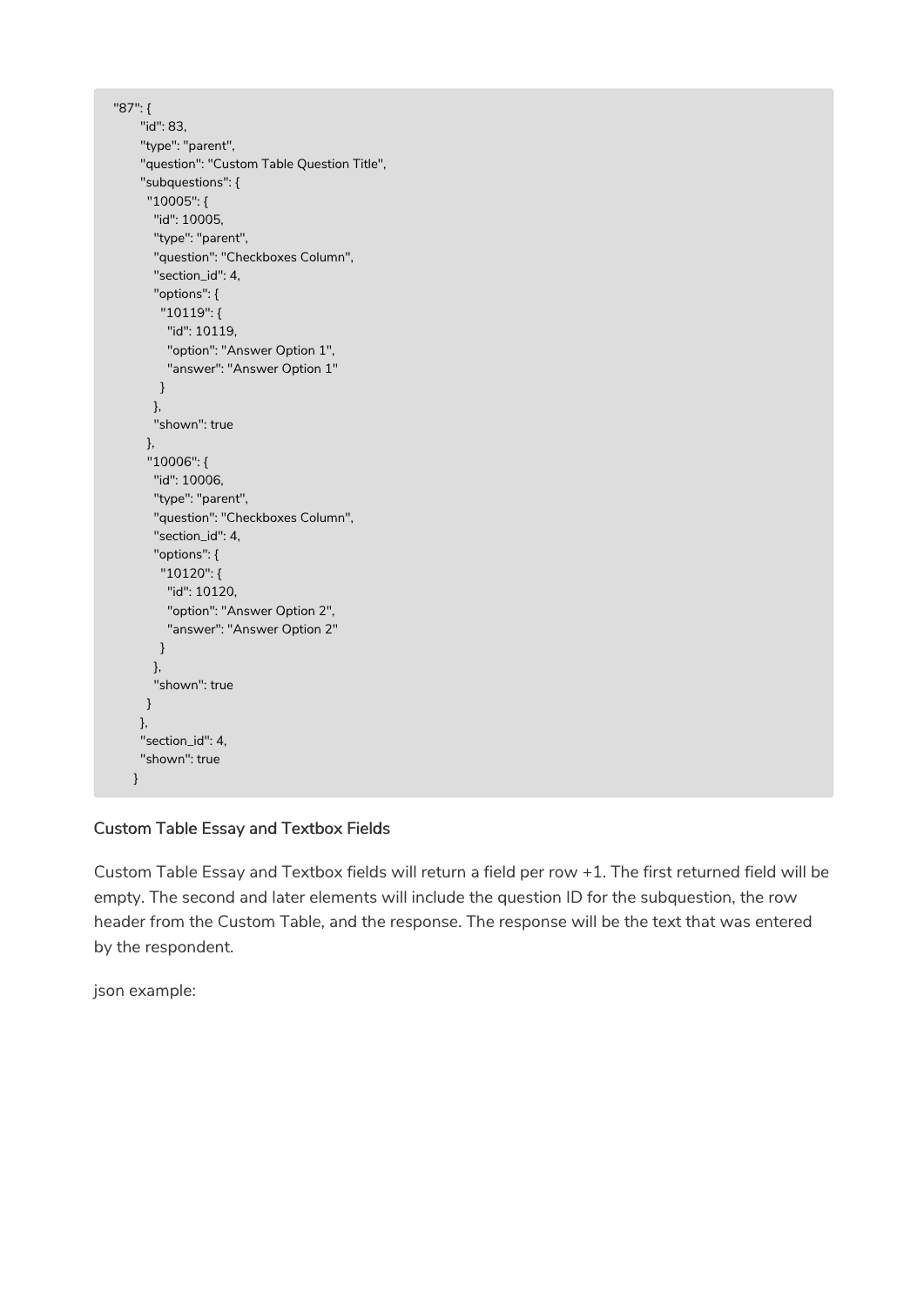```
"83": {
    "id": 83,
    "type": "parent",
    "question": "Custom Table Question Title",
    "subquestions": {
     "10003": {
      "id": 10003,
      "type": "ESSAY",
      "question": "Essay Column",
      "section_id": 4,
      "answer": "custom table essay answer",
      "shown": true
     },
     "10004": {
      "id": 10004,
      "type": "ESSAY",
      "question": "Essay Column",
      "section_id": 4,
      "answer": "custom table essay answer 2",
      "shown": true
    },
    "section_id": 4,
    "shown": true
   }
```
# Other Textboxes

Other Textboxes can be added to both Radio Button and Checkbox questions. The return will include two elements. The first element will be for the selected option. The return will include the question ID and the response, which is a reporting value. The second element will include the question ID, the option sku, and the response, which is the text the respondent entered in the text field.

json example:

```
"91": {
   "id": 91,
    "type": "RADIO",
    "question": "Radio Button Question With Other Textbox",
    "section_id": 1,
    "answer": "other text",
    "answer_id": "10123-other",
    "shown": true
  }
```
#### Other Row Header

Other Row Headers can be added to the following grid questions to collect other-specify responses:

- Radio Button Grid
- Checkbox Grid
- Dropdown Menu Grid
- Textbox Grid
- Star Rating Grid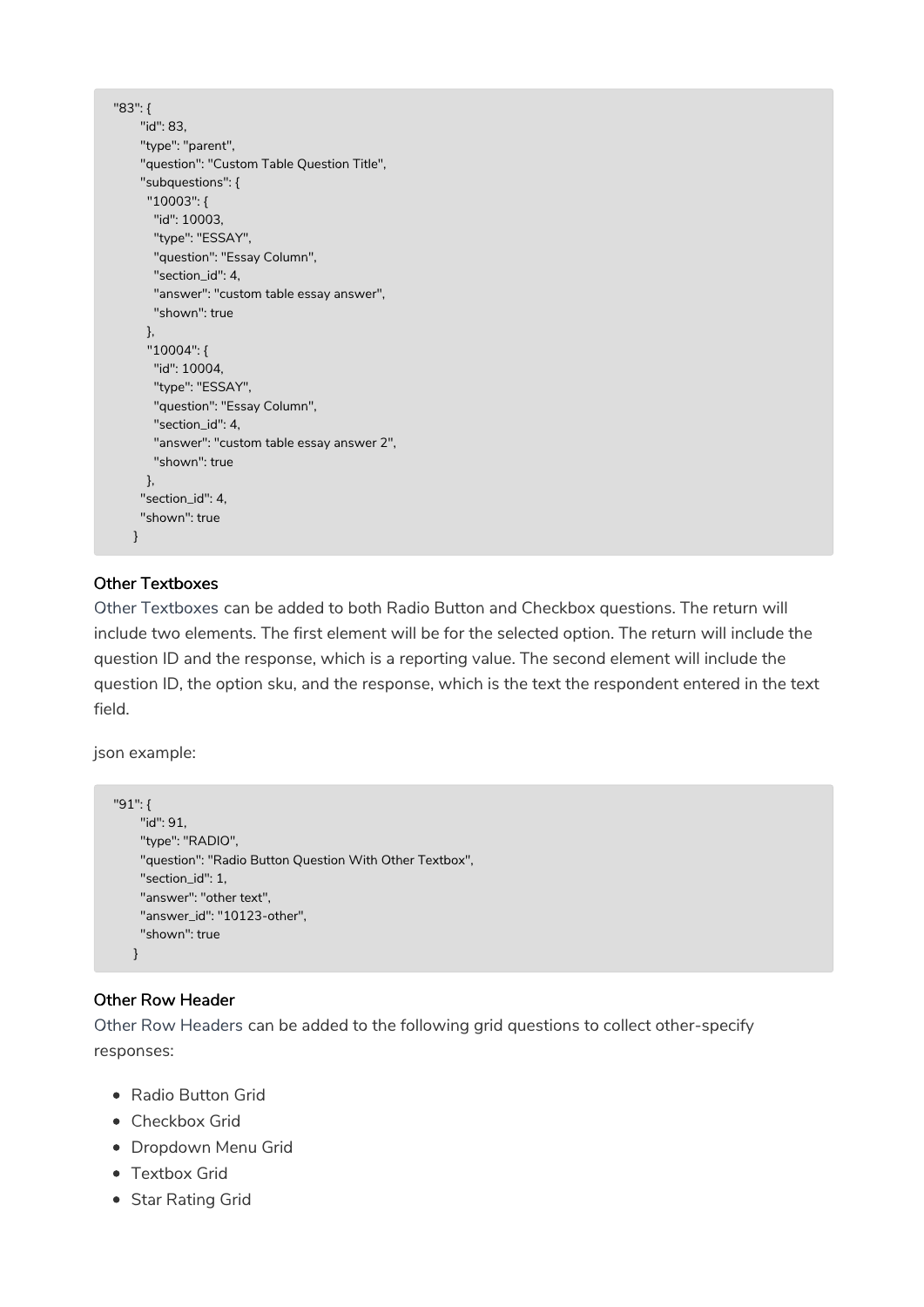Other row headers will return the question ID, the text the survey respondent entered in the other row text field, and grid response.

json example:

```
"10001": {
   "id": 10001,
    "type": "RADIO",
    "parent": 92,
    "question": "Other Row Label",
    "section_id": 1,
    "answer": "Column 2",
    "shown": false
  }
```
#### **Comments**

Comments can be added to any question within the survey. They will appear at the bottom of the SurveyResponse return and will have an ID that corresponds to the question ID with which it is associated.

json example:

```
"5": {
   "id": 5,
    "type": "RADIO",
    "question": "Radio Button Question Title",
    "section_id": 1,
    "answer": "Answer Option 1",
    "answer_id": 10001,
    "shown": true,
    "comments": "Comment Input Text"
   }
```
# Piped Question

When using Question Piping/Repeating, a survey question is repeated for each answer selected in the source question.

Each repeated question will be identified by the source question answer option that it is based on. Using the below example, in the source question (Checkbox), "apple" has an ID of 10001. The repeated question (Radio Button) based on apple will be identified by "10001".